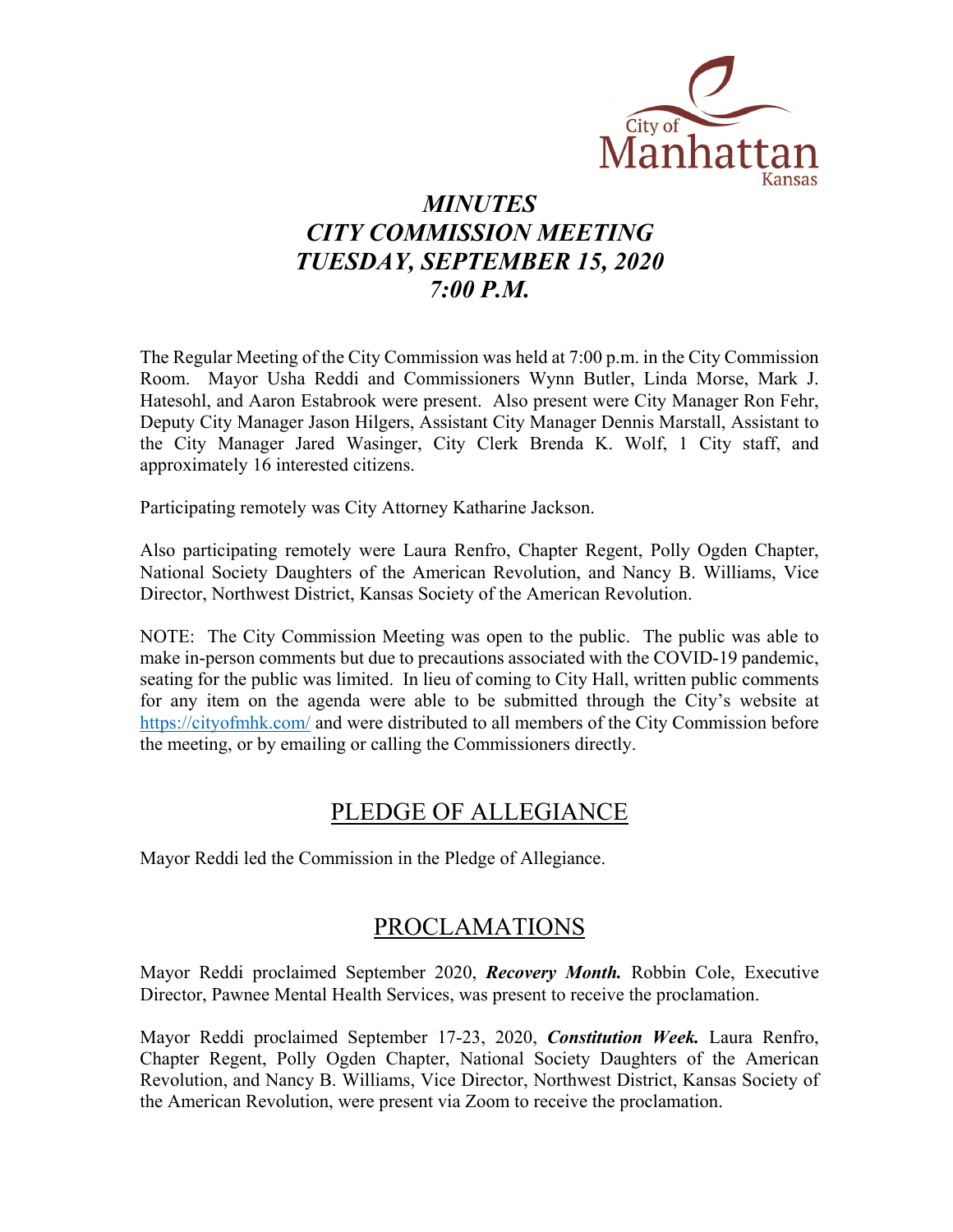**Minutes** City Commission Meeting September 15, 2020 Page 2

## COMMISSIONER COMMENTS

Commissioner Estabrook recognized September  $11<sup>th</sup>$  and Patriots Day. He stated that he appreciated Fort Riley and its service.

Commissioner Morse announced that the new Fit Closet drop off point is now at USD 383 Maintenance Facility at 2031 Casement Road. She stated there was a new organization called "Be Able", located at 205 S. 4<sup>th</sup> Street and staffed by Scott Voos, where people who don't have anywhere to go can go during the day. She mentioned that Michael Wilson, Mobility Manager, Flint Hills Area Transportation Agency (FHATA) was trying to recruit new FHATA bus drivers. She also mentioned that she attended a conversation on race and justice on Monday, September 14, 2020, and that it was a worthwhile event.

Mayor Reddi mentioned that the Manhattan Area Chamber of Commerce received \$2.5 million in Strengthening People and Revitalizing Kansas (SPARK) Care Funds and that businesses can complete an application for a \$15,000.00 grant. She also mentioned that the Greater Manhattan Community Foundation had \$25,000.00 in similar funds for non-profit agencies if eligible. She urged the public to take the 2020 Census survey before September 30, 2020. She also urged the public to register to vote before October 13, 2020, for the upcoming General Election on November 3, 2020.

# CONSENT AGENDA

(\* denotes those items discussed)

### **MINUTES**

The Commission approved the minutes of the Regular City Commission Meeting held Tuesday, September 1, 2020.

### **CLAIMS REGISTER NO. 2952**

The Commission approved Claims Register No. 2952 authorizing and approving the payment of claims from August 26, 2020 - September 8, 2020, in the amount of \$8,356,290.04.

### **ORDINANCE NO. 7501 – ADOPT – 2020 STANDARD TRAFFIC ORDINANCE**

The Commission approved Ordinance No. 7501 incorporating by reference the Standard Traffic Ordinance for Kansas Cities, Edition of 2020, with amendments as set forth in the Ordinance.

## **\* RESOLUTION NO. 091520-A – TEMPORARY ALCOHOL PERMIT – DOWNTOWN PLATFORM DINING**

Ron Fehr, City Manager, answered questions from the Commission.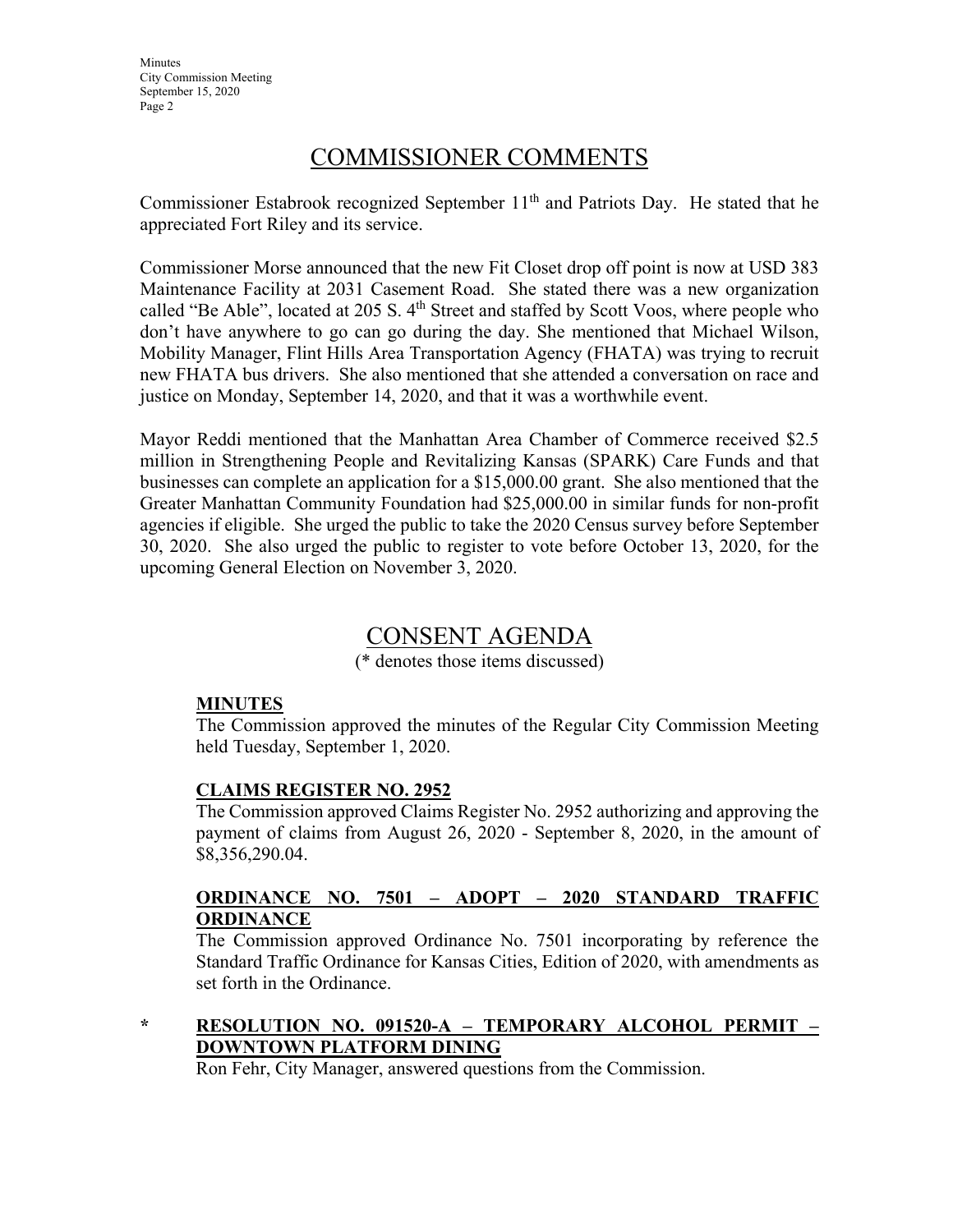## CONSENT AGENDA (*CONTINUED*)

### **\* RESOLUTION NO. 091520-A – TEMPORARY ALCOHOL PERMIT – DOWNTOWN PLATFORM DINING** *(CONTINUED)*

The Commission approved Resolution No. 091520-A authorizing City Administration to administer a temporary permit program to allow the sale, service and consumption of alcohol within platform dining areas downtown.

#### **\* AWARD CONTRACT – 2020 CONCRETE MAINTENANCE, PHASE II (ST2007)**

Rob Ott, Director of Public Works, answered questions from the Commission.

The Commission awarded and authorized the Mayor and City Clerk to execute a construction contract, in the amount of \$738,230.95, to T & M Concrete Construction Company, of Junction City, Kansas, for the 2020 Concrete Street Maintenance, Phase II (ST2007) project.

### **FUNDING REQUEST – AGGIEVILLE BUSINESS ASSOCIATION**

The Commission approved the Aggieville Business Association funding request of \$19,100.00 to operate for the remainder of 2020, paid from the Economic Development Fund.

### **BOARD APPOINTMENTS**

The Commission approved the following appointments by Mayor Reddi to various boards and committees of the City.

#### *Airport Advisory Board*

Appointment of Brian Hardeman, 1822 Laramie Street, to fill the unexpired Active Pilot term of Robert Boyd Jr., which begins immediately and will expire June 26, 2021.

#### *City/University Special Projects Fund Committee*

Appointment of Durga Jambunathan, 1620 McCain Lane, to a one-year Student term, which begins immediately, and will expire on June 30, 2021.

#### *Partner City Advisory Committee*

Re-appointment of Ed Klimek, 2928 Gary Avenue, to a three-year term, which begins immediately, and will expire on August 31, 2023.

#### *Social Services Advisory Board*

Re-appointment of Melissa Richards, 8601 Eagles Landing Drive, to a threeyear term, which begins immediately, and will expire on June 30, 2023.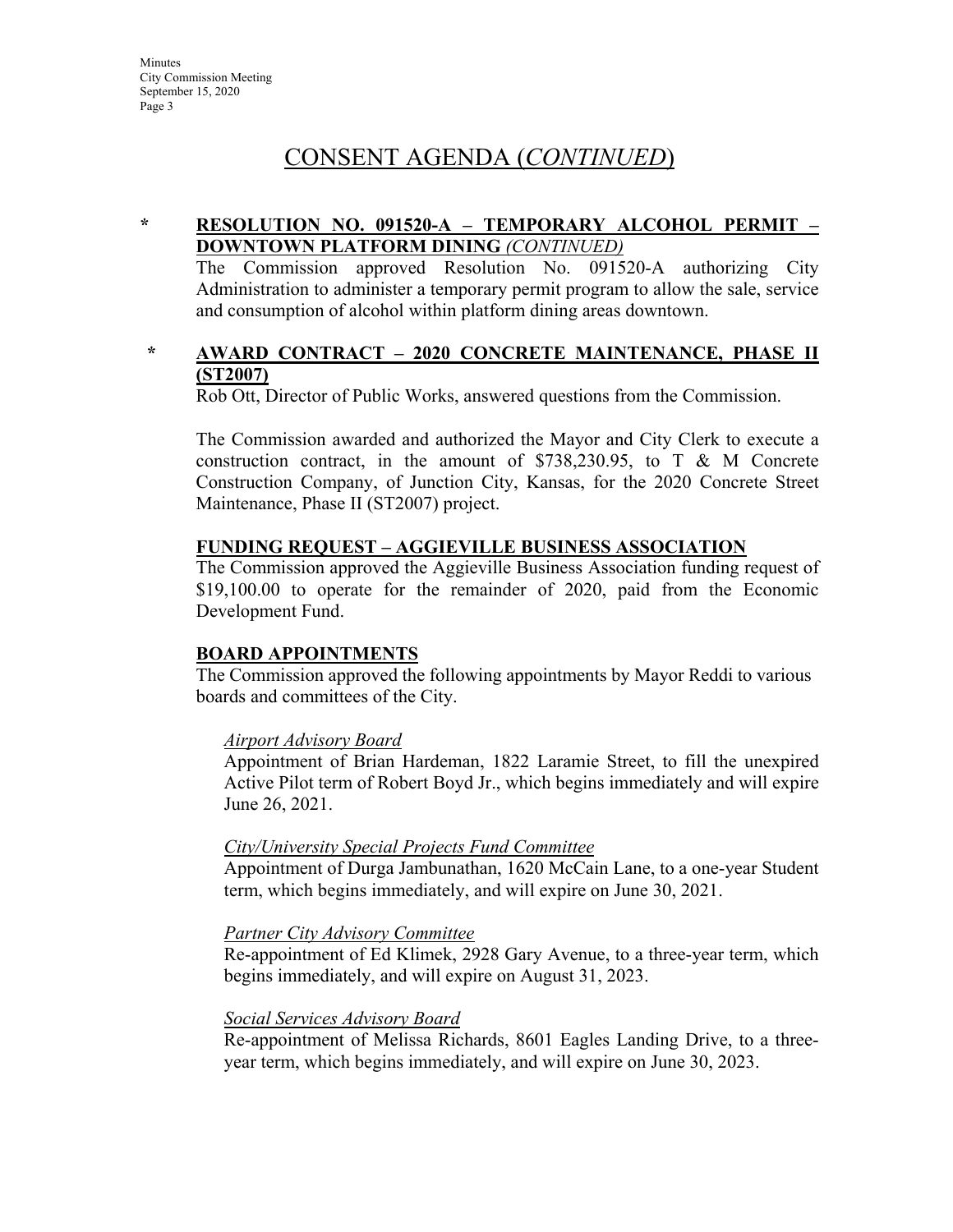## CONSENT AGENDA (*CONTINUED*)

## **BOARD APPOINTMENTS** *(CONTINUED)*

*Special Alcohol Funds Advisory Committee* Re-appointment of Judy Burgess, 801 Pebblebrook Circle #7, to a three-year term, which begins immediately, and will expire on June 30, 2023.

Mayor Reddi opened the public comments.

Hearing no comments, Mayor Reddi closed the public comments. There was one (1) written public comment submitted for Consent Item A-MINUTES.

After discussion, Commissioner Morse moved to approve the consent agenda as presented. Commissioner Hatesohl seconded the motion. On a roll call vote, motion carried 5-0.

# GENERAL AGENDA

## **FIRST CONSIDERATION - ECONOMIC DEVELOPMENT APPLICATION - BEV-HUB, LLC**

Daryn Soldan, Director of Economic Development, Manhattan Area Chamber of Commerce, highlighted Bev-Hub, LLC, and its Economic Development package.

Jason Hilgers, Deputy City Manager, highlighted the Economic Development and Real Estate Option Agreements with Bev-Hub, LLC. He then answered questions from the Commission.

Daryn Soldan, Director of Economic Development, Manhattan Area Chamber of Commerce, introduced Jennifer Sourk, General Counsel, Bev-Hub, LLC, and Lee Eaton, Vice President, Bev-Hub, LLC.

Jennifer Sourk, General Counsel, Bev-Hub, LLC, provided history of the company and the financial benefits the company would have on the community. She answered questions from the Commission.

Mayor Reddi opened the public comments.

Hearing no comments, Mayor Reddi closed the public comments. There were no written public comments submitted for this item.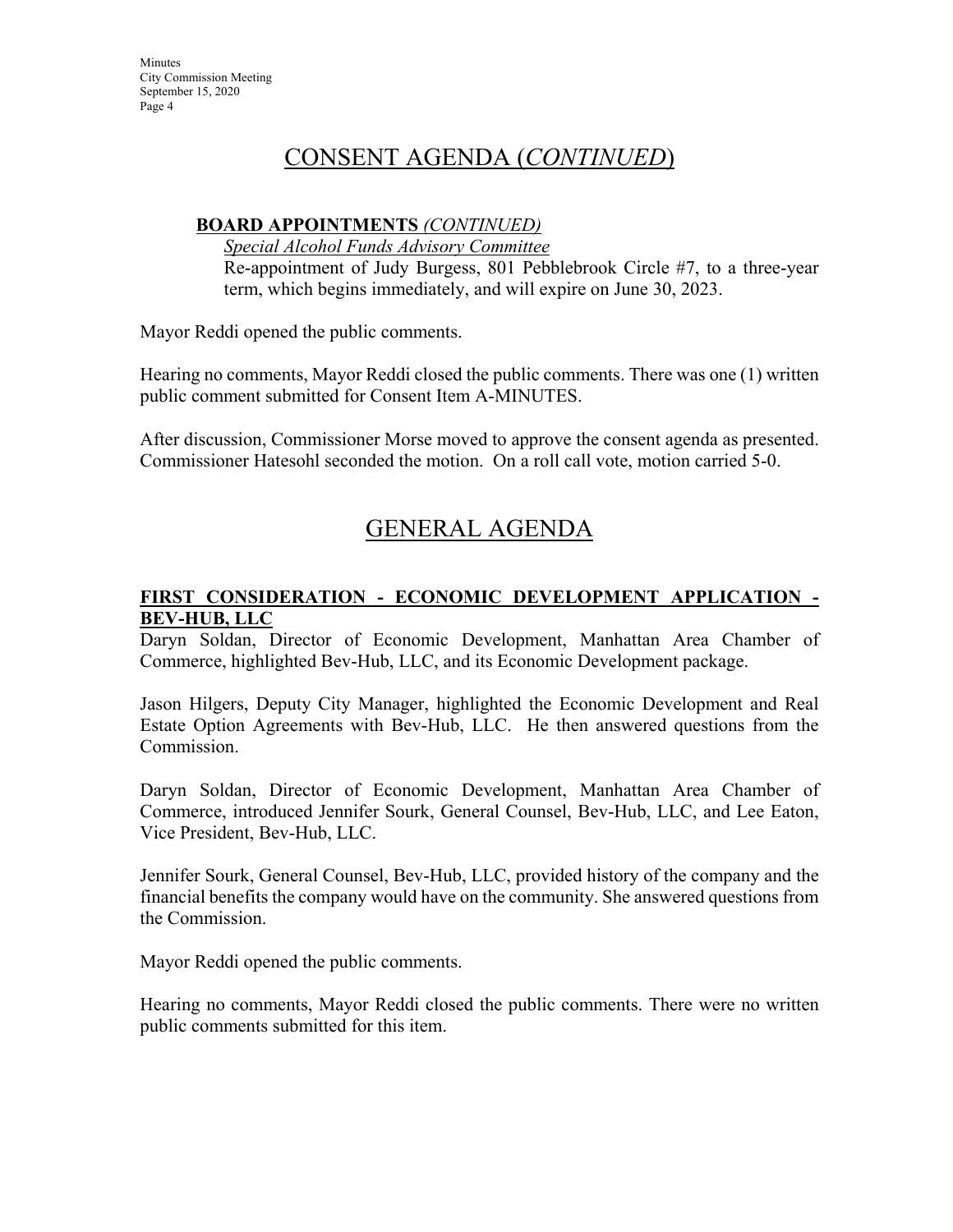# GENERAL AGENDA (*CONTINUED*)

#### **FIRST CONSIDERATION - ECONOMIC DEVELOPMENT APPLICATION - BEV-HUB, LLC** *(CONTINUED)*

Ron Fehr, City Manager, answered questions from the Commission.

After discussion, Commissioner Morse moved to authorize the second consideration of the Bev-Hub application for October 6, 2020. Commissioner Hatesohl seconded the motion. On a roll call vote, motion carried 5-0.

#### **CITY-STATE AGREEMENT/RELOCATION AGREEMENT/CONSTRUCTION CONTRACT – KIMBALL AVENUE, FROM COLLEGE AVENUE TO DENISON AVENUE/NORTH CAMPUS CORRIDOR (NCC), PHASE 9 (ST1908) - RESOLUTION NO. 091520-B - AMEND FINANCING**

Brian Johnson, City Engineer, presented the item. He then answered questions from the Commission.

Hank Moyers, Associate, Confluence, answered questions from the Commission.

Jason Hilgers, Deputy City Manager, provided information regarding financing for the North Campus Corridor, Phases 9 and 10, projects. He then answered questions from the Commission.

Mayor Reddi opened the public comments.

Linda Cook, Chief of Staff and Director of Community Relations, Kansas State University, asked the Commission for its support for the project.

Jeremy Niederwerder, Senior Assistant Athletic Director for Event Operations, Kansas State University Athletic Department, asked the Commission for its support of the North Campus Corridor, Phases 9 and 10.

Hearing no other comments, Mayor Reddi closed the public comments. There were no written public comments submitted for this item.

Commissioner Hatesohl moved to authorize the Mayor and City Clerk to execute a Line Relocation Agreement with Evergy to relocate overhead electric lines in an estimated amount \$695,510.00, a construction contract in the amount of \$692,142.00 with Larson Construction, of Manhattan, Kansas, for installation of underground infrastructure, and a City-State agreement *(Agreement No. 221-20)* with KDOT for the Cost-Share Program; and approve Resolution No. 091520-B amending the payment of the improvement costs for the Kimball Avenue, from College Avenue to Denison Avenue/North Campus Corridor, Phase 9 project (ST1908). Commissioner Morse seconded the motion. On a roll call vote, motion carried 5-0.